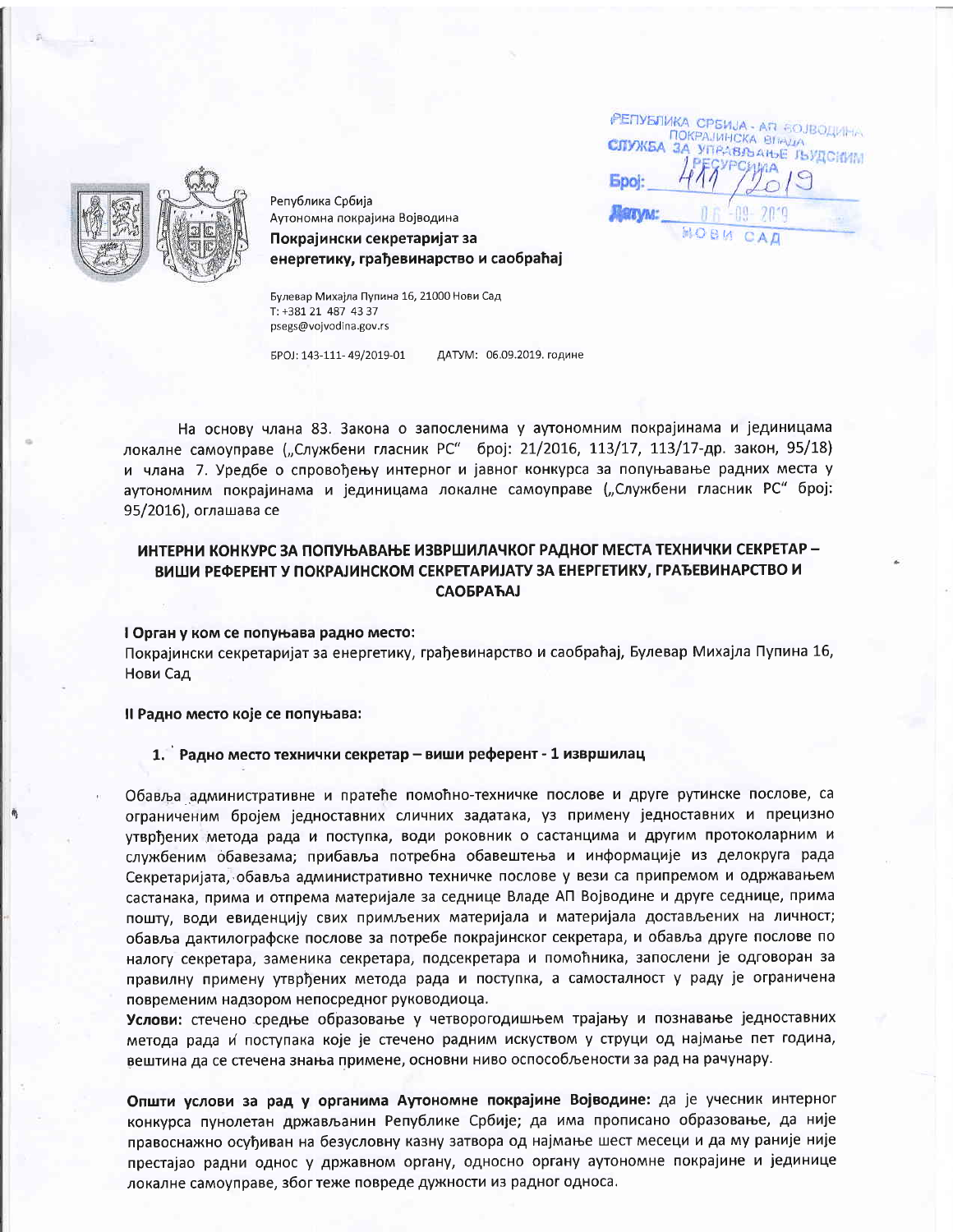III У изборном поступку проверавају се оспособљености, знања и вештина кандидата и то: У изборном поступку проверавају се:

- Познавање рада на рачунару уколико кандидат не приложи уверење о траженом нивоу оспособљености за рад на рачунару, провера ће се извршити практичним радом на рачунару;
- Стручна знања на радном месту познавање Закона о општем управном поступку ("Службени гласник РС" број 18/2016), Уредба о канцеларијском пословању органа државне управе ("Службени гласник РС" број 80/92, 45/2016, и 98/2016), Упутство о канцеларијском пословањуоргана државне управе ("Службени гласник РС" број 10/93, 14/93-испр, 67/2016 и 3/2017) - усмено, кроз разговор са кандидатом;
- Познавање вештина комуникације усмено, кроз разговор са кандидатом.

IV Место рада: Нови Сад, Булевар Михајла Пупина 16.

V Рок за подношење пријаве на интерни конкурс: рок за подношење пријава је 8 дана и почиње да тече наредног радног дана од дана када је интерни конкурс оглашен на огласној табли у седишту аутономне покрајине, односно рок за подношење пријава почиње 09.09.2019. године, а истиче 16.09.2019. године.

VI Лице које је задужено за давање обавештења: Татјана Мелвингер Мајорош, телефон: 021/487 4448

VII Датум оглашавања: 06.09.2019. године.

VIII Адреса на коју се подноси пријава: Покрајински секретаријат за енергетику, грађевинарство и саобраћај, Булевар Михајла Пупина 16, 21000 Нови Сад, са назнаком "за интерни конкурс за попуњавање радног места технички секретар – виши референт – 1 извршилац".

IX Докази који се прилажу уз пријаву на интерни конкурс:

1. Потписана пријава са адресом становања, контакт телефоном, е mail адресом и потписаном изјавом у којој се учесник интерног конкурса опредељује да ли ће сам прибавити доказе о чињеницама о којима се води службена евиденција или ће то орган учинити уместо њега;

2. биографија са наводима о досадашњем радном искуству;

3. оригинал или оверена фотокопија уверења о држављанству, не старије од 6 месеци;

4. фотокопија личне карте односно испис очитане биометријске личне карте;

5. оригинал или оверена фотокопија уверења МУП-а да кандидат није осуђиван на безусловну казну затвора од најмање шест месеци, не старије од 6 месеци;

6. оригинал или оверена фотокопија дипломе којим се потврђује стручна спрема;

7. оригинал или оверена фотокопија уверења о положеном државном стручном испиту;

8. оригинал или оверена фотокопија уверења о познавању рада на рачунару;

10. фотокопије доказа о најмање 5 године радног искуства у струци (потврде, решења, уговори, копија радне књижице и други акти из којих се може утврдити на којим пословима, са којом стручном спремом и у ком периоду је стечено радно искуство);

Одредбом чл. 9. ст. 3. и 4. и 103. Закона о општем управном поступку ("Службени гласник РС", број 18/2016) прописано је, између осталог, да су органи у обавези да по службеној дужности, када је то неопходно за одлучивање, у складу са законским роковима, бесплатно размењују, врше увид, обрађују и прибављају личне податке о чињеницама садржаним у службеним евиденцијама, осим ако странка изричито изјави да ће податке прибавити сама.

Докази који се прилажу уз пријаву на овај интерни конкурс, а о којима се води службена